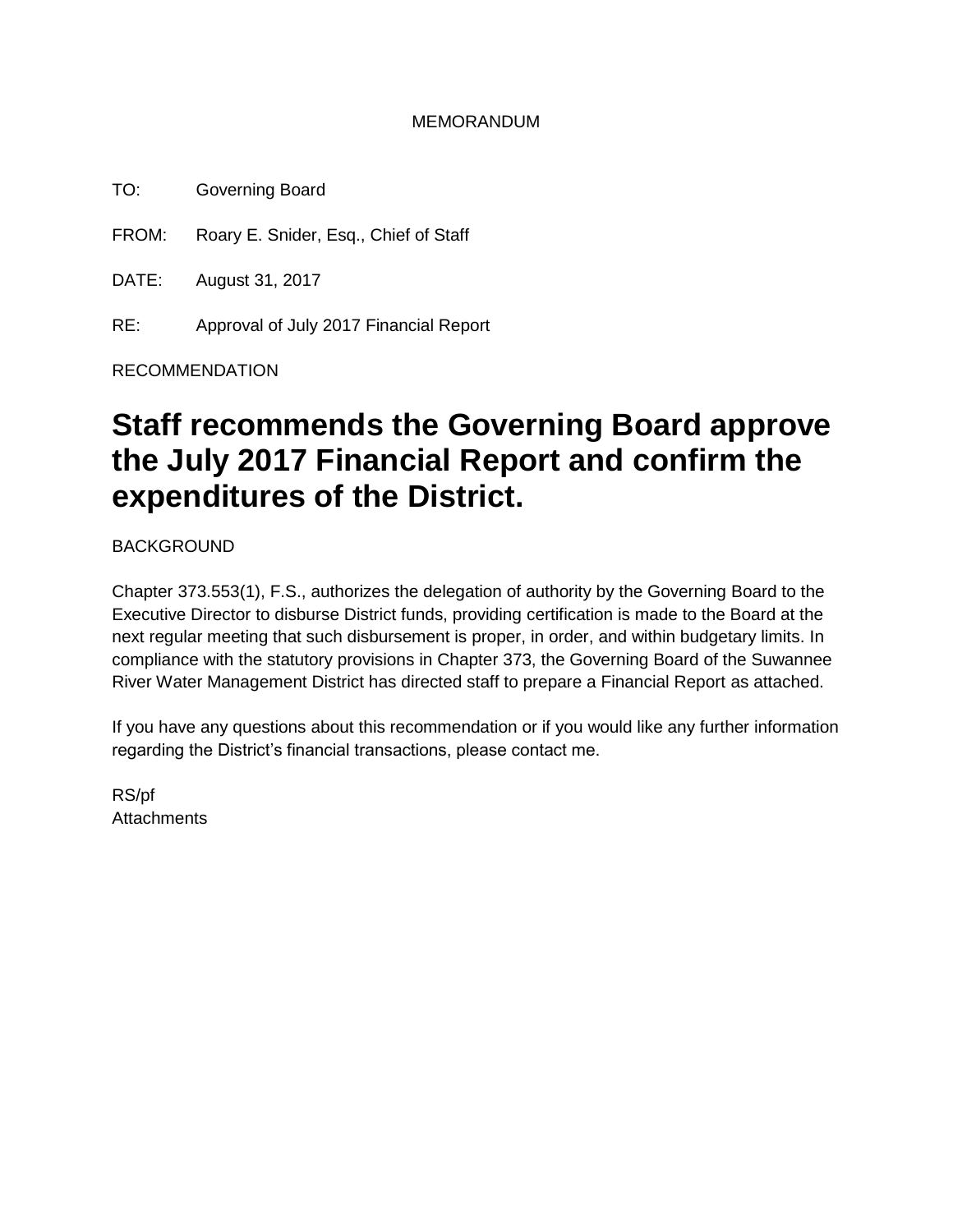| <b>Suwannee River Water Management District</b> |
|-------------------------------------------------|
| <b>Cash Report</b>                              |
| <b>July 2017</b>                                |
|                                                 |

| <b>Financial Institution/Account</b>  | <b>Monthly</b><br><b>Interest</b> | <b>Interest</b><br>Rate % | <b>Closing</b><br><b>Balance</b> |
|---------------------------------------|-----------------------------------|---------------------------|----------------------------------|
| <b>First Federal Permit Fee</b>       | \$0.00                            | $0\%$                     | \$32,292.56                      |
| <b>First Federal Accounts Payable</b> | \$0.00                            | $0\%$                     | \$35,000.00                      |
| <b>First Federal Depository</b>       | \$144.42                          | $0\%$                     | \$828,494.97                     |
| <b>SPIA</b>                           | \$70,704.40                       | 1.71%                     | \$47,881,139.26                  |
| TOTAL                                 | \$70,848.82                       |                           | \$48,776,926.79                  |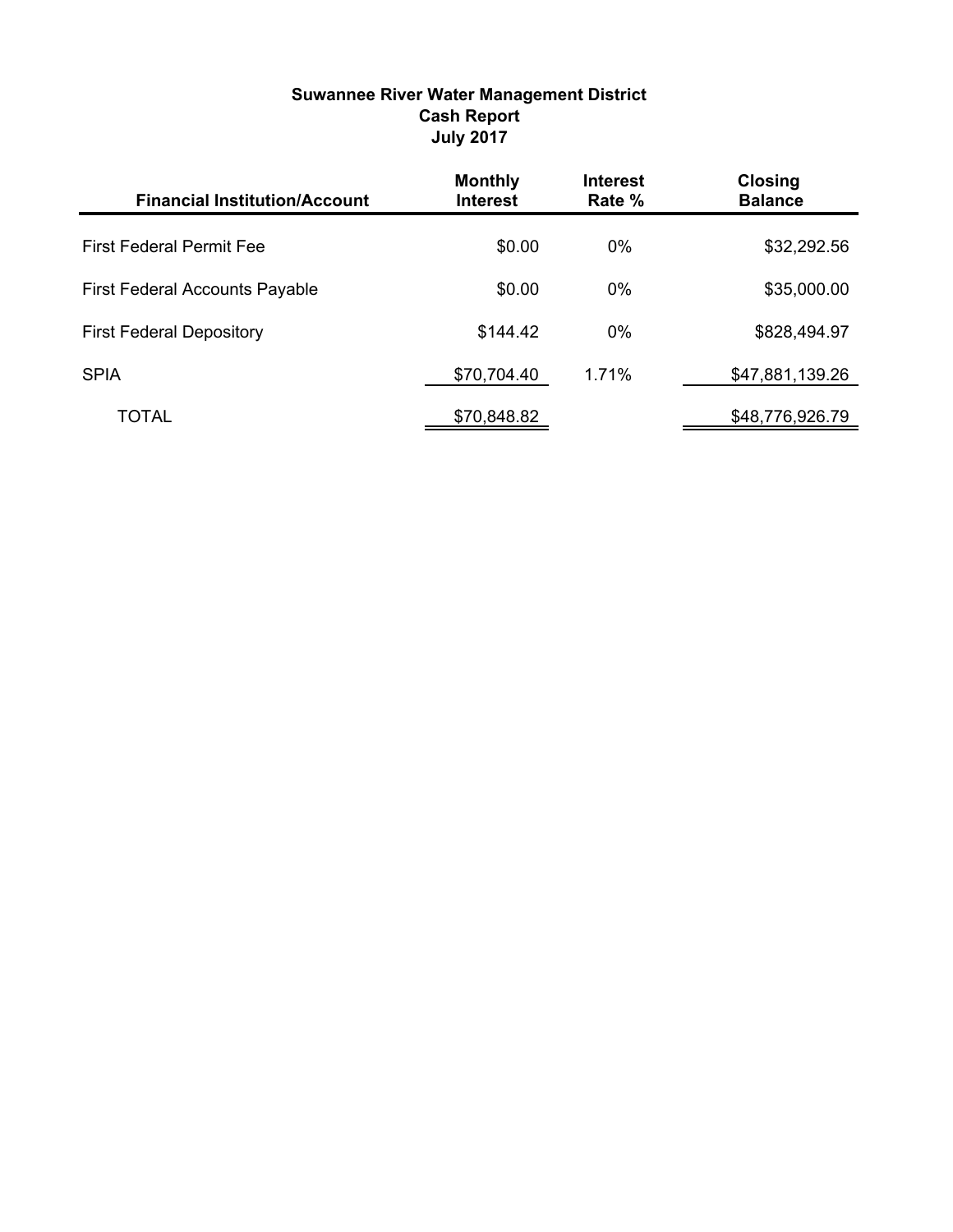#### **Suwannee River Water Management District Statement of Sources and Uses of Funds For the Month ending July 31, 2017 (Unaudited)**

|                            | <b>Current</b><br><b>Budget</b> |   | <b>Actuals</b><br><b>Through</b><br>7/31/2017 |   | Variance<br>(Under)/Over<br><b>Budget</b> | <b>Actuals As A</b><br>% of Budget |
|----------------------------|---------------------------------|---|-----------------------------------------------|---|-------------------------------------------|------------------------------------|
| <b>Sources</b>             |                                 |   |                                               |   |                                           |                                    |
| Ad Valorem Property Taxes  | \$<br>5.727.117 \$              |   | 5,638,570                                     | S | (88, 547)                                 | 98%                                |
| Intergovernmental Revenues | \$<br>45,887,078                | S | 8,395,347                                     | S | (37, 491, 731)                            | 18%                                |
| Interest on Invested Funds | \$<br>244.137 \$                |   | 530.382 \$                                    |   | 286.245                                   | 217%                               |
| License and Permit Fees    | \$<br>120,000 \$                |   | 153,196 \$                                    |   | 33.196                                    | 128%                               |
| Other                      | \$<br>988,488                   | S | 1,329,137                                     | S | 340.649                                   | 134%                               |
| <b>Fund Balance</b>        | \$<br>19,001,834                |   | ۰                                             | S | (19,001,834)                              | 0%                                 |
| <b>Total Sources</b>       | \$<br>71,968,654                |   | 16.046.633                                    | S | (55,922,021)                              | 22%                                |

|                                              | <b>Current</b> |      |                     |      |                     |      | Available     |           |                         |
|----------------------------------------------|----------------|------|---------------------|------|---------------------|------|---------------|-----------|-------------------------|
|                                              | <b>Budget</b>  |      | <b>Expenditures</b> |      | <b>Encumbrances</b> |      | <b>Budget</b> | %Expended | %Obligated <sup>2</sup> |
| <b>Uses</b>                                  |                |      |                     |      |                     |      |               |           |                         |
| Water Resources Planning and Monitoring      | 10.685.707     |      | 3.782.728           | - \$ | 17.119              |      | 6.885.860     | 35%       | 36%                     |
| Acquisition, Restoration and Public Works    | 53.580.536 \$  |      | 4.241.402           | - \$ | 60.481              | - \$ | 49,278,653    | 8%        | 8%                      |
| Operation and Maintenance of Lands and Works | 4.680.671      | - \$ | 2.157.704           | - \$ | 29,319              | -SS  | 2.493.648     | 46%       | 47%                     |
| Regulation                                   | 1.367.953 \$   |      | 810.761 \$          |      | 2,658               | - \$ | 554.533       | 59%       | 59%                     |
| Outreach                                     | 228,202 \$     |      | 103.500             | - S  | $\sim$              | J.   | 124.702       | 45%       | 45%                     |
| Management and Administration                | 1.425.585 \$   |      | 1.274.763           |      | 5.189               |      | 145.633       | 89%       | 90%                     |
| <b>Total Uses</b>                            | 71.968.654     |      | 12.370.859          |      | 114.766             |      | 59.483.028    | 17%       | 17%                     |

 $1$  Encumbrances represent unexpended balances of open purchase orders.

 $^2$  Represents the sum of expenditures and encumbrances as a percentage of the available budget.

This financial statement is prepared as of June 31, 2017 and covers the interim period since the most recent audited financial statements.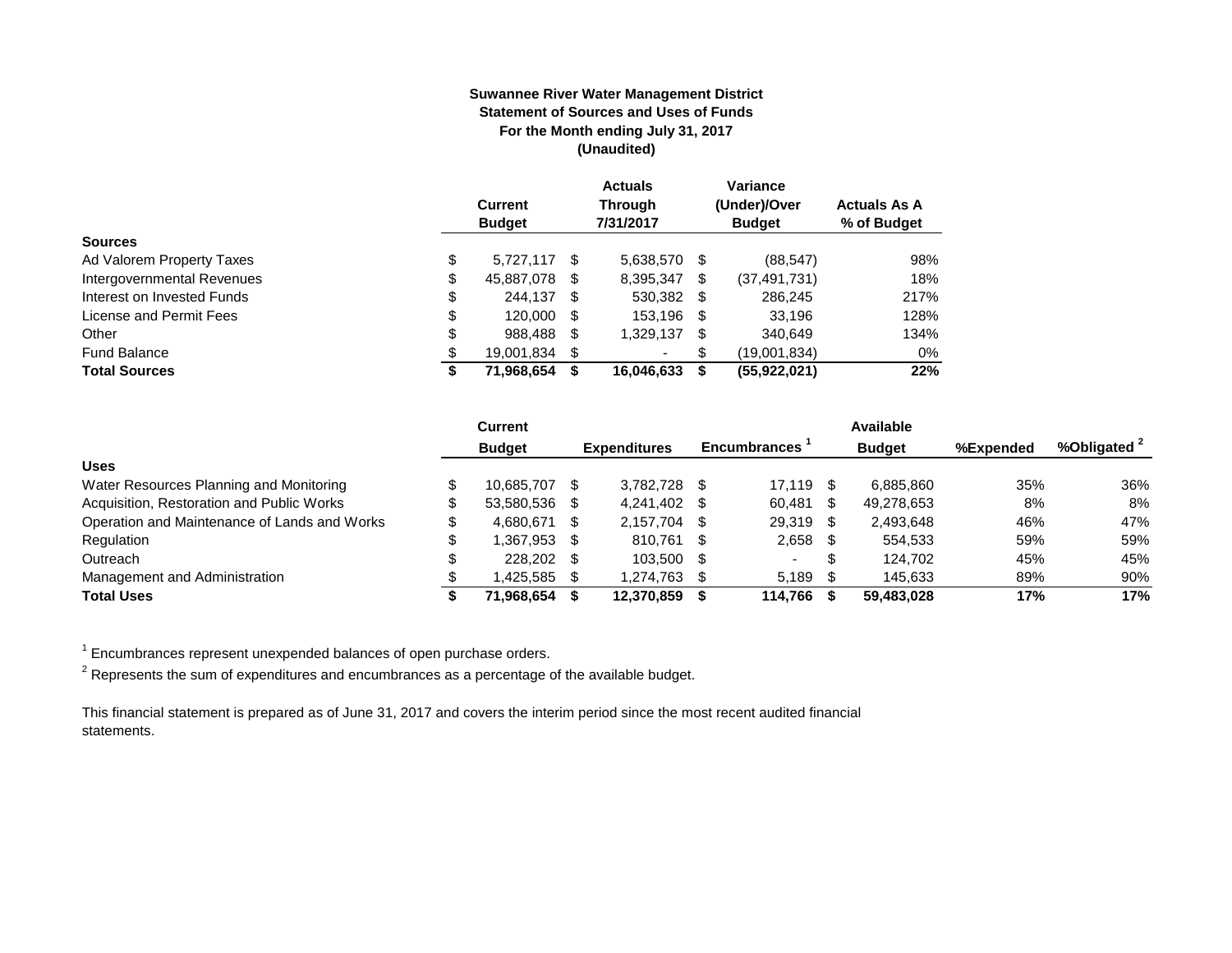|                                                  | $Y-T-D$       |               | <b>ANNUAL</b> |
|--------------------------------------------------|---------------|---------------|---------------|
| Recap of All Funds                               | <b>ACTUAL</b> | ENCUM.        | <b>BUDGET</b> |
| <b>REVENUES</b>                                  |               |               |               |
| <b>TOTAL REVENUES</b>                            | 16,046,632.66 | 0.00          | 71,968,654.00 |
| <b>EXPENDITURES</b>                              |               |               |               |
| <b>TOTAL SALARIES AND BENEFITS</b>               | 4,266,688.04  | 0.00          | 6,047,220.67  |
| <b>TOTAL CONTRACTUAL SERVICES</b>                | 5,105,814.94  | 61,724.65     | 34,278,431.96 |
| <b>TOTAL OPERATING EXPENSES</b>                  | 728,779.47    | 28,537.11     | 1,164,795.00  |
| <b>TOTAL CAPITAL OUTLAY</b>                      | 170,752.69    | 16,404.35     | 215,076.00    |
| <b>TOTAL FIXED CAPITAL OUTLAY</b>                | 618,386.37    | 0.00          | 7,973,236.00  |
| <b>TOTAL INTERAGENCY EXPENSES</b>                | 1,480,437.61  | 8,100.00      | 22,289,894.08 |
| <b>TOTAL EXPENDITURES</b>                        | 12,370,859.12 | 114,766.11    | 71,968,653.71 |
| <b>EXCESS REVENUES OVER (UNDER) EXPENDITURES</b> | 3,675,773.54  | (114, 766.11) | 0.29          |
|                                                  |               |               |               |
|                                                  | <u>Y-T-D</u>  |               | <b>ANNUAL</b> |
| Fund 01: General Fund                            | <b>ACTUAL</b> | ENCUM.        | <b>BUDGET</b> |
| <b>REVENUES</b>                                  |               |               |               |
| <b>TOTAL REVENUES</b>                            | 8,885,559.50  | 0.00          | 12,082,551.00 |
| <b>EXPENDITURES</b>                              |               |               |               |
| <b>TOTAL SALARIES AND BENEFITS</b>               | 3,637,879.42  | 0.00          | 5,246,012.49  |
| <b>TOTAL CONTRACTUAL SERVICES</b>                | 1,323,444.90  | 1,243.85      | 4,613,841.00  |
| <b>TOTAL OPERATING EXPENSES</b>                  | 512,525.24    | 7,318.05      | 792,714.00    |
| <b>TOTAL CAPITAL OUTLAY</b>                      | 36,189.77     | 16,404.35     | 92,032.00     |
| <b>TOTAL FIXED CAPITAL OUTLAY</b>                | 0.00          | 0.00          | 0.00          |
| <b>TOTAL INTERAGENCY EXPENSES</b>                | 399,629.39    | 0.00          | 1,337,952.00  |
| <b>TOTAL EXPENDITURES</b>                        | 5,909,668.72  | 24,966.25     | 12,082,551.49 |
| <b>EXCESS REVENUES OVER (UNDER) EXPENDITURES</b> | 2,975,890.78  | (24, 966.25)  | (0.49)        |
|                                                  |               |               |               |
|                                                  | $Y-T-D$       |               | <b>ANNUAL</b> |
| Fund 02: Emergency Operations                    | <b>ACTUAL</b> | ENCUM.        | <b>BUDGET</b> |
| <b>REVENUES</b>                                  |               |               |               |
| <b>TOTAL REVENUES</b>                            | 0.00          | 0.00          | 0.00          |
| <b>EXPENDITURES</b>                              |               |               |               |
| <b>TOTAL SALARIES AND BENEFITS</b>               | 16,496.86     | 0.00          | 0.00          |
| <b>TOTAL CONTRACTUAL SERVICES</b>                | 0.00          | 0.00          | 0.00          |
| <b>TOTAL OPERATING EXPENSES</b>                  | 0.00          | 0.00          | 0.00          |
| <b>TOTAL CAPITAL OUTLAY</b>                      | 0.00          | 0.00          | 0.00          |
| <b>TOTAL FIXED CAPITAL OUTLAY</b>                | 0.00          | 0.00          | 0.00          |
| <b>TOTAL INTERAGENCY EXPENSES</b>                | 0.00          | 0.00          | 0.00          |
| <b>TOTAL EXPENDITURES</b>                        | 16,496.86     | 0.00          | 0.00          |
| <b>EXCESS REVENUES OVER (UNDER) EXPENDITURES</b> | (16, 496.86)  | 0.00          | 0.00          |

 *\*Salaries associated with Hurricane Hermine; applied for FEMA reimbursement*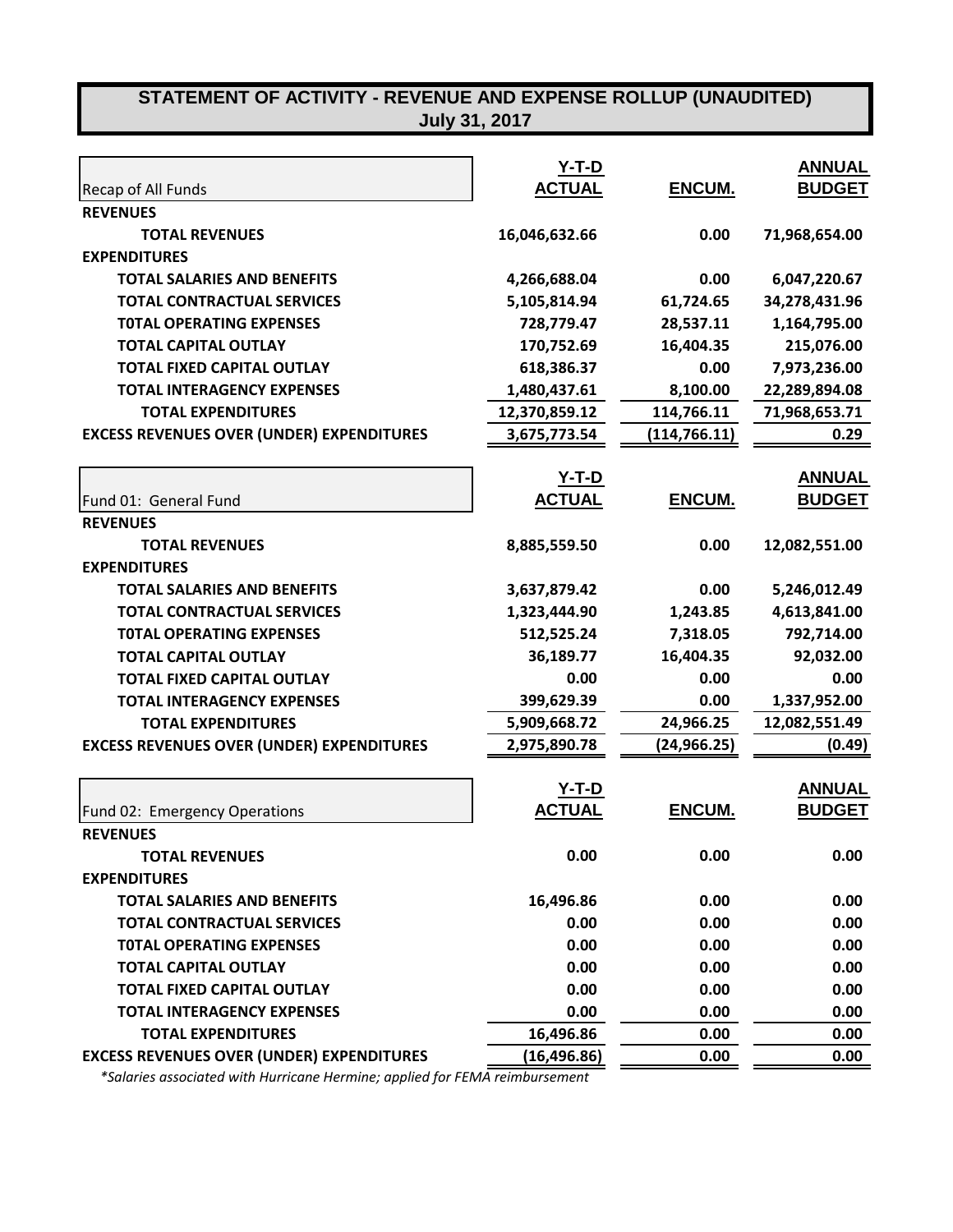|                                                  | $Y-T-D$       |              | <b>ANNUAL</b> |
|--------------------------------------------------|---------------|--------------|---------------|
| Fund 05: Middle Suwannee                         | <b>ACTUAL</b> | ENCUM.       | <b>BUDGET</b> |
| <b>REVENUES</b>                                  |               |              |               |
| <b>TOTAL REVENUES</b>                            | 10,929.87     | 0.00         | 589,083.00    |
| <b>EXPENDITURES</b>                              |               |              |               |
| <b>TOTAL SALARIES AND BENEFITS</b>               | 0.00          | 0.00         | 0.00          |
| <b>TOTAL CONTRACTUAL SERVICES</b>                | 10,929.87     | 22,729.30    | 589,083.00    |
| <b>TOTAL OPERATING EXPENSES</b>                  | 0.00          | 0.00         | 0.00          |
| <b>TOTAL CAPITAL OUTLAY</b>                      | 0.00          | 0.00         | 0.00          |
| <b>TOTAL FIXED CAPITAL OUTLAY</b>                | 0.00          | 0.00         | 0.00          |
| <b>TOTAL INTERAGENCY EXPENSES</b>                | 0.00          | 0.00         | 0.00          |
| <b>TOTAL EXPENDITURES</b>                        | 10,929.87     | 22,729.30    | 589,083.00    |
| <b>EXCESS REVENUES OVER (UNDER) EXPENDITURES</b> | 0.00          | (22, 729.30) | 0.00          |
|                                                  |               |              |               |
|                                                  | <b>Y-T-D</b>  |              | <b>ANNUAL</b> |
| Fund 06: Springs Appropriation                   | <b>ACTUAL</b> | ENCUM.       | <b>BUDGET</b> |
| <b>REVENUES</b>                                  |               |              |               |
| <b>TOTAL REVENUES</b>                            | 823,830.80    | 0.00         | 31,647,104.00 |
| <b>EXPENDITURES</b>                              |               |              |               |
| <b>TOTAL SALARIES AND BENEFITS</b>               | 2,229.57      | 0.00         | 0.00          |
| <b>TOTAL CONTRACTUAL SERVICES</b>                | 1,142,358.34  | 6,000.00     | 18,387,989.20 |
| <b>TOTAL OPERATING EXPENSES</b>                  | 7,454.50      | 0.00         | 0.00          |
| <b>TOTAL CAPITAL OUTLAY</b>                      | 32,487.00     | 0.00         | 0.00          |
| <b>TOTAL FIXED CAPITAL OUTLAY</b>                | 0.00          | 0.00         | 0.00          |
| <b>TOTAL INTERAGENCY EXPENSES</b>                | 230,900.00    | 0.00         | 13,259,114.00 |
| <b>TOTAL EXPENDITURES</b>                        | 1,415,429.41  | 6,000.00     | 31,647,103.20 |
| <b>EXCESS REVENUES OVER (UNDER) EXPENDITURES</b> | (591,598.61)  | (6,000.00)   | 0.80          |

*\*Expenditures to be covered by DEP Reimbursement Grant; reimbursement requested*

|                                                  | $Y-T-D$       |               | <b>ANNUAL</b> |
|--------------------------------------------------|---------------|---------------|---------------|
| Fund 07: Local Revenue                           | <b>ACTUAL</b> | <b>ENCUM.</b> | <b>BUDGET</b> |
| <b>REVENUES</b>                                  |               |               |               |
| <b>TOTAL REVENUES</b>                            | 105,600.00    | 0.00          | 105,600.00    |
| <b>EXPENDITURES</b>                              |               |               |               |
| <b>TOTAL SALARIES AND BENEFITS</b>               | 0.00          | 0.00          | 0.00          |
| <b>TOTAL CONTRACTUAL SERVICES</b>                | 0.00          | 0.00          | 0.00          |
| <b>TOTAL OPERATING EXPENSES</b>                  | 0.00          | 0.00          | 0.00          |
| <b>TOTAL CAPITAL OUTLAY</b>                      | 0.00          | 0.00          | 0.00          |
| <b>TOTAL FIXED CAPITAL OUTLAY</b>                | 0.00          | 0.00          | 0.00          |
| <b>TOTAL INTERAGENCY EXPENSES</b>                | 105,600.00    | 0.00          | 105,600.00    |
| <b>TOTAL EXPENDITURES</b>                        | 105,600.00    | 0.00          | 105,600.00    |
| <b>EXCESS REVENUES OVER (UNDER) EXPENDITURES</b> | 0.00          | 0.00          | 0.00          |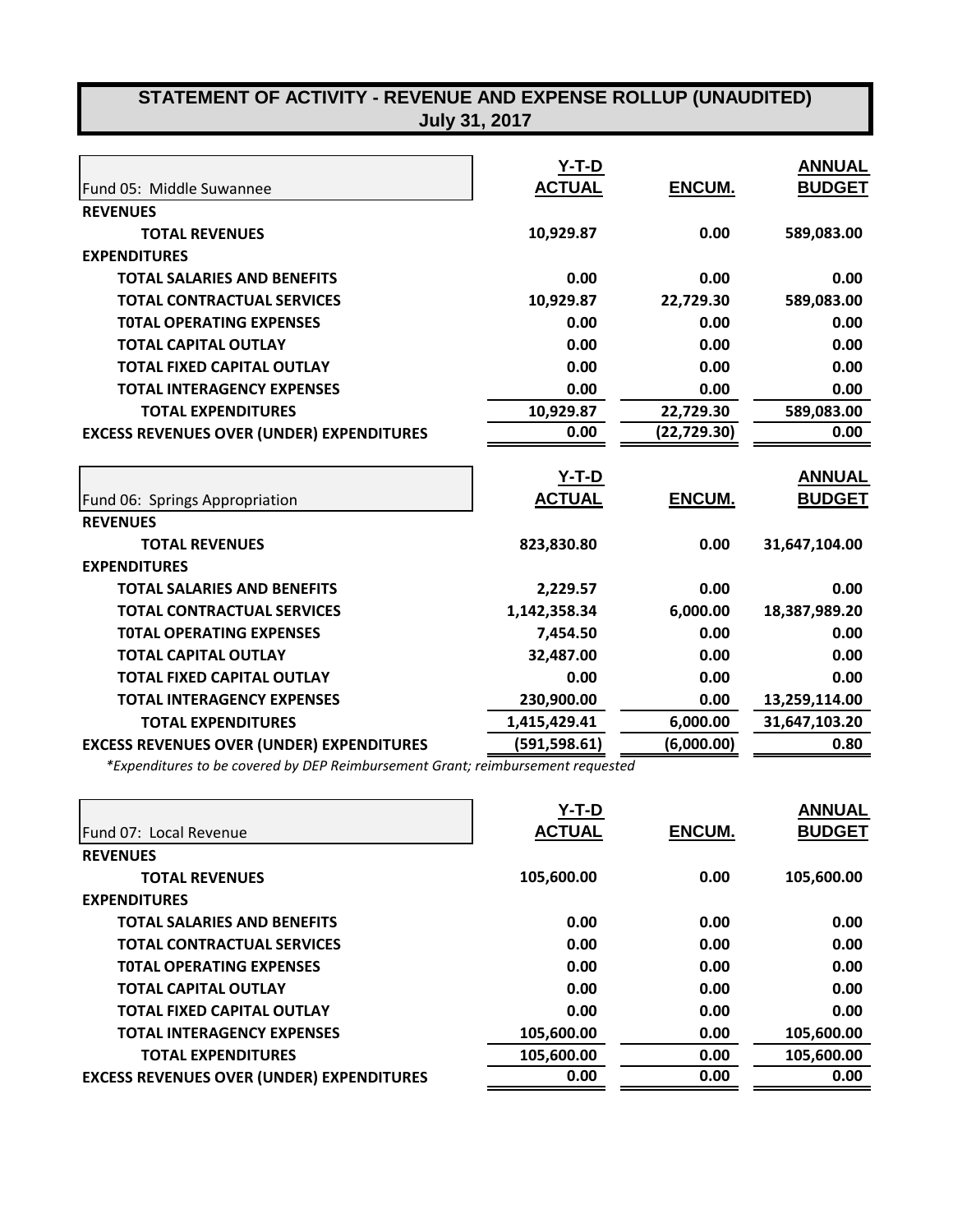|                                                  | $Y-T-D$       |               | <b>ANNUAL</b> |
|--------------------------------------------------|---------------|---------------|---------------|
| Fund 08: WMLTF / Springs                         | <b>ACTUAL</b> | ENCUM.        | <b>BUDGET</b> |
| <b>REVENUES</b>                                  |               |               |               |
| <b>TOTAL REVENUES</b>                            | 429,464.80    | 0.00          | 703,468.00    |
| <b>EXPENDITURES</b>                              |               |               |               |
| <b>TOTAL SALARIES AND BENEFITS</b>               | 23,912.30     | 0.00          | 0.00          |
| <b>TOTAL CONTRACTUAL SERVICES</b>                | 400,552.50    | (298.50)      | 665,033.00    |
| <b>TOTAL OPERATING EXPENSES</b>                  | 0.00          | 0.00          | 0.00          |
| <b>TOTAL CAPITAL OUTLAY</b>                      | 0.00          | 0.00          | 0.00          |
| <b>TOTAL FIXED CAPITAL OUTLAY</b>                | 0.00          | 0.00          | 0.00          |
| <b>TOTAL INTERAGENCY EXPENSES</b>                | 5,000.00      | 0.00          | 38,435.08     |
| <b>TOTAL EXPENDITURES</b>                        | 429,464.80    | (298.50)      | 703,468.08    |
| <b>EXCESS REVENUES OVER (UNDER) EXPENDITURES</b> | 0.00          | 298.50        | (0.08)        |
|                                                  | $Y-T-D$       |               | <b>ANNUAL</b> |
| Fund 10: Florida Forever & P-2000                | <b>ACTUAL</b> | <b>ENCUM.</b> | <b>BUDGET</b> |
| <b>REVENUES</b>                                  |               |               |               |
| <b>TOTAL REVENUES</b>                            | 400,643.40    | 0.00          | 8,358,000.00  |
| <b>EXPENDITURES</b>                              |               |               |               |
| <b>TOTAL SALARIES AND BENEFITS</b>               | 0.00          | 0.00          | 0.00          |
| <b>TOTAL CONTRACTUAL SERVICES</b>                | 30,758.00     | 0.00          | 0.00          |
| <b>TOTAL OPERATING EXPENSES</b>                  | 0.00          | 0.00          | 0.00          |
| <b>TOTAL CAPITAL OUTLAY</b>                      | 0.00          | 0.00          | 0.00          |
| <b>TOTAL FIXED CAPITAL OUTLAY</b>                | 0.00          | 0.00          | 6,358,000.00  |
| <b>TOTAL INTERAGENCY EXPENSES</b>                | 0.00          | 0.00          | 2,000,000.00  |
| <b>TOTAL EXPENDITURES</b>                        | 30,758.00     | 0.00          | 8,358,000.00  |
| <b>EXCESS REVENUES OVER (UNDER) EXPENDITURES</b> | 369,885.40    | 0.00          | 0.00          |
|                                                  | $Y-T-D$       |               | <b>ANNUAL</b> |
| Fund 12: DOT ETDM                                | <b>ACTUAL</b> | <b>ENCUM.</b> | <b>BUDGET</b> |
| <b>REVENUES</b>                                  |               |               |               |
| <b>TOTAL REVENUES</b>                            | 440.79        | 0.00          | 0.00          |
|                                                  |               |               |               |
| <b>EXPENDITURES</b>                              |               |               |               |
| <b>TOTAL SALARIES AND BENEFITS</b>               | 2,870.12      | 0.00          | 0.00          |
| <b>TOTAL CONTRACTUAL SERVICES</b>                | 0.00          | 0.00          | 0.00          |
| <b>TOTAL OPERATING EXPENSES</b>                  | 0.00          | 0.00          | 0.00          |
| <b>TOTAL CAPITAL OUTLAY</b>                      | 0.00          | 0.00          | 0.00          |
| <b>TOTAL FIXED CAPITAL OUTLAY</b>                | 0.00          | 0.00          | 0.00          |
| <b>TOTAL INTERAGENCY EXPENSES</b>                | 0.00          | 0.00          | 0.00          |
| <b>TOTAL EXPENDITURES</b>                        | 2,870.12      | 0.00          | 0.00          |
| <b>EXCESS REVENUES OVER (UNDER) EXPENDITURES</b> | (2,429.33)    | 0.00          | 0.00          |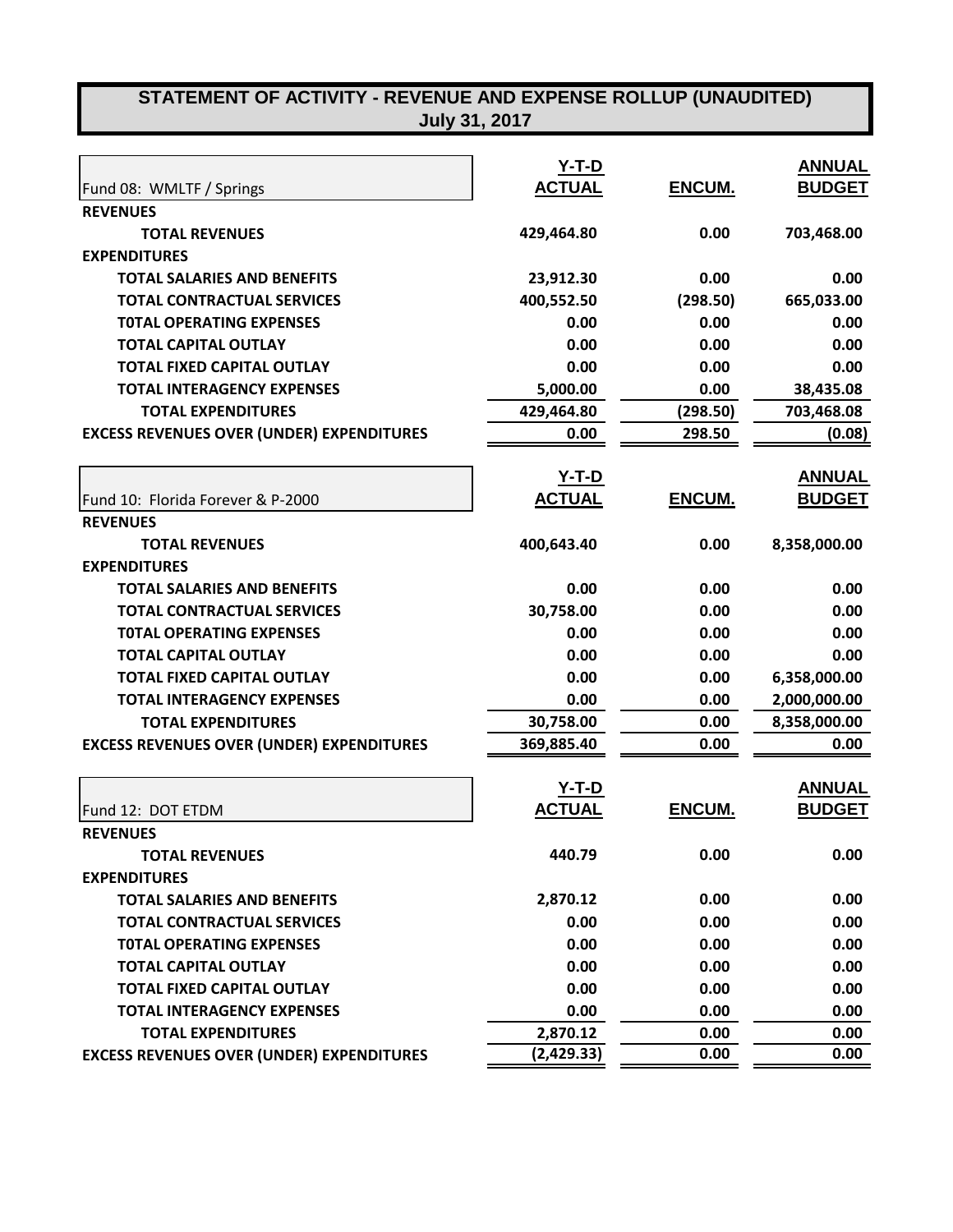| Fund 13: Land Management/Operations              | $Y-T-D$<br><b>ACTUAL</b> | ENCUM.       | <b>ANNUAL</b><br><b>BUDGET</b> |
|--------------------------------------------------|--------------------------|--------------|--------------------------------|
| <b>REVENUES</b>                                  |                          |              |                                |
| <b>TOTAL REVENUES</b>                            | 3,361,241.98             | 0.00         | 4,497,071.00                   |
| <b>EXPENDITURES</b>                              |                          |              |                                |
| <b>TOTAL SALARIES AND BENEFITS</b>               | 578,919.86               | 0.00         | 801,208.18                     |
| <b>TOTAL CONTRACTUAL SERVICES</b>                | 886,932.78               | 0.00         | 2,288,829.00                   |
| <b>TOTAL OPERATING EXPENSES</b>                  | 208,799.73               | 21,219.06    | 372,081.00                     |
| <b>TOTAL CAPITAL OUTLAY</b>                      | 102,075.92               | 0.00         | 123,044.00                     |
| <b>TOTAL FIXED CAPITAL OUTLAY</b>                | 0.00                     | 0.00         | 275,000.00                     |
| <b>TOTAL INTERAGENCY EXPENSES</b>                | 363,581.22               | 8,100.00     | 636,909.00                     |
|                                                  |                          |              |                                |
| <b>TOTAL EXPENDITURES</b>                        | 2,140,309.51             | 29,319.06    | 4,497,071.18                   |
| <b>EXCESS REVENUES OVER (UNDER) EXPENDITURES</b> | 1,220,932.47             | (29, 319.06) | (0.18)                         |
|                                                  | $Y-T-D$                  |              | <b>ANNUAL</b>                  |
| Fund 19: DOT Mitigation                          | <b>ACTUAL</b>            | ENCUM.       | <b>BUDGET</b>                  |
| <b>REVENUES</b>                                  |                          |              |                                |
| <b>TOTAL REVENUES</b>                            | 80,796.34                | 0.00         | 1,074,132.00                   |
| <b>EXPENDITURES</b>                              |                          |              |                                |
| <b>TOTAL SALARIES AND BENEFITS</b>               | 1,741.02                 | 0.00         | 0.00                           |
| <b>TOTAL CONTRACTUAL SERVICES</b>                | 78,870.49                | 0.00         | 1,074,131.43                   |
| <b>TOTAL OPERATING EXPENSES</b>                  | 0.00                     | 0.00         | 0.00                           |
| <b>TOTAL CAPITAL OUTLAY</b>                      | 0.00                     | 0.00         | 0.00                           |
| <b>TOTAL FIXED CAPITAL OUTLAY</b>                | 0.00                     | 0.00         | 0.00                           |
| <b>TOTAL INTERAGENCY EXPENSES</b>                | 0.00                     | 0.00         | 0.00                           |
| <b>TOTAL EXPENDITURES</b>                        | 80,611.51                | 0.00         | 1,074,131.43                   |
| <b>EXCESS REVENUES OVER (UNDER) EXPENDITURES</b> | 184.83                   | 0.00         | 0.57                           |
|                                                  |                          |              |                                |
|                                                  | <u>Y-T-D</u>             |              | <b>ANNUAL</b>                  |
| Fund 29: SRP                                     | <b>ACTUAL</b>            | ENCUM.       | <b>BUDGET</b>                  |
| <b>REVENUES</b>                                  |                          |              |                                |
| <b>TOTAL REVENUES</b>                            | 64,142.76                | 0.00         | 175,000.00                     |
| <b>EXPENDITURES</b>                              |                          |              |                                |
| <b>TOTAL SALARIES AND BENEFITS</b>               | 0.00                     | 0.00         | 0.00                           |
| <b>TOTAL CONTRACTUAL SERVICES</b>                | 0.00                     | 0.00         | 0.00                           |
| <b>TOTAL OPERATING EXPENSES</b>                  | 0.00                     | 0.00         | 0.00                           |
| <b>TOTAL CAPITAL OUTLAY</b>                      | 0.00                     | 0.00         | 0.00                           |
| <b>TOTAL FIXED CAPITAL OUTLAY</b>                | 0.00                     | 0.00         | 0.00                           |
| <b>TOTAL INTERAGENCY EXPENSES</b>                | 58,500.00                | 0.00         | 175,000.00                     |
| <b>TOTAL EXPENDITURES</b>                        | 58,500.00                | 0.00         | 175,000.00                     |
| <b>EXCESS REVENUES OVER (UNDER) EXPENDITURES</b> | 5,642.76                 | 0.00         | 0.00                           |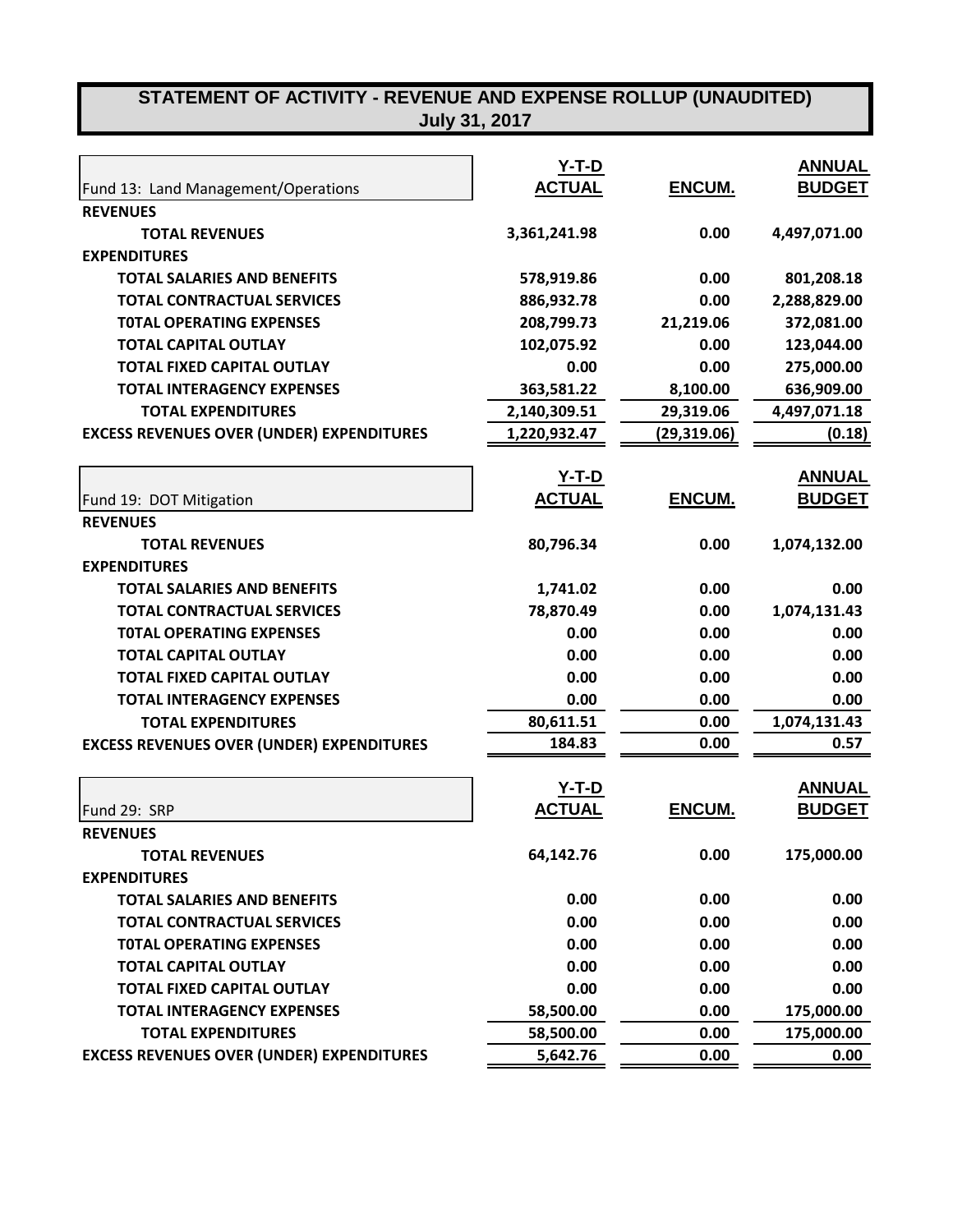|                                                  | $Y-T-D$       |               | <b>ANNUAL</b> |
|--------------------------------------------------|---------------|---------------|---------------|
| Fund 30: Camp Blanding Buffer Lands              | <b>ACTUAL</b> | ENCUM.        | <b>BUDGET</b> |
| <b>REVENUES</b>                                  |               |               |               |
| <b>TOTAL REVENUES</b>                            | 1,344,403.88  | 0.00          | 1,340,236.00  |
| <b>EXPENDITURES</b>                              |               |               |               |
| <b>TOTAL SALARIES AND BENEFITS</b>               | 0.00          | 0.00          | 0.00          |
| <b>TOTAL CONTRACTUAL SERVICES</b>                | 13,900.00     | 0.00          | 0.00          |
| <b>TOTAL OPERATING EXPENSES</b>                  | 0.00          | 0.00          | 0.00          |
| <b>TOTAL CAPITAL OUTLAY</b>                      | 0.00          | 0.00          | 0.00          |
| <b>TOTAL FIXED CAPITAL OUTLAY</b>                | 618,386.37    | 0.00          | 1,340,236.00  |
| <b>TOTAL INTERAGENCY EXPENSES</b>                | 0.00          | 0.00          | 0.00          |
| <b>TOTAL EXPENDITURES</b>                        | 632,286.37    | 0.00          | 1,340,236.00  |
| <b>EXCESS REVENUES OVER (UNDER) EXPENDITURES</b> | 712,117.51    | 0.00          | 0.00          |
|                                                  | $Y-T-D$       |               | <b>ANNUAL</b> |
| Fund 33: PCS Mitigation                          | <b>ACTUAL</b> | <b>ENCUM.</b> | <b>BUDGET</b> |
| <b>REVENUES</b>                                  |               |               |               |
| <b>TOTAL REVENUES</b>                            | 1,223.31      | 0.00          | 0.00          |
| <b>EXPENDITURES</b>                              |               |               |               |
| <b>TOTAL SALARIES AND BENEFITS</b>               | 0.00          | 0.00          | 0.00          |
| <b>TOTAL CONTRACTUAL SERVICES</b>                | 0.00          | 0.00          | 0.00          |
| <b>TOTAL OPERATING EXPENSES</b>                  | 0.00          | 0.00          | 0.00          |
| <b>TOTAL CAPITAL OUTLAY</b>                      | 0.00          | 0.00          | 0.00          |
| <b>TOTAL FIXED CAPITAL OUTLAY</b>                | 0.00          | 0.00          | 0.00          |
| <b>TOTAL INTERAGENCY EXPENSES</b>                | 0.00          | 0.00          | 0.00          |
| <b>TOTAL EXPENDITURES</b>                        | 0.00          | 0.00          | 0.00          |
| <b>EXCESS REVENUES OVER (UNDER) EXPENDITURES</b> | 1,223.31      | 0.00          | 0.00          |
|                                                  |               |               |               |
|                                                  | <u>Y-T-D</u>  |               | <b>ANNUAL</b> |
| Fund 51: District Ag Cost Share                  | <b>ACTUAL</b> | <b>ENCUM.</b> | <b>BUDGET</b> |
| <b>REVENUES</b>                                  |               |               |               |
| <b>TOTAL REVENUES</b>                            | 0.00          | 0.00          | 2,173,213.00  |
| <b>EXPENDITURES</b>                              |               |               |               |
| <b>TOTAL SALARIES AND BENEFITS</b>               | 0.00          | 0.00          | 0.00          |
| <b>TOTAL CONTRACTUAL SERVICES</b>                | 680,136.98    | 32,050.00     | 2,114,213.33  |
| <b>TOTAL OPERATING EXPENSES</b>                  | 0.00          | 0.00          | 0.00          |
| <b>TOTAL CAPITAL OUTLAY</b>                      | 0.00          | 0.00          | 0.00          |
| <b>TOTAL FIXED CAPITAL OUTLAY</b>                | 0.00          | 0.00          | 0.00          |
| <b>TOTAL INTERAGENCY EXPENSES</b>                | 0.00          | 0.00          | 59,000.00     |
| <b>TOTAL EXPENDITURES</b>                        | 680,136.98    | 32,050.00     | 2,173,213.33  |
| <b>EXCESS REVENUES OVER (UNDER) EXPENDITURES</b> | (680, 136.98) | (32,050.00)   | (0.33)        |

 *\*Expenditures to be covered by Fund Balance*